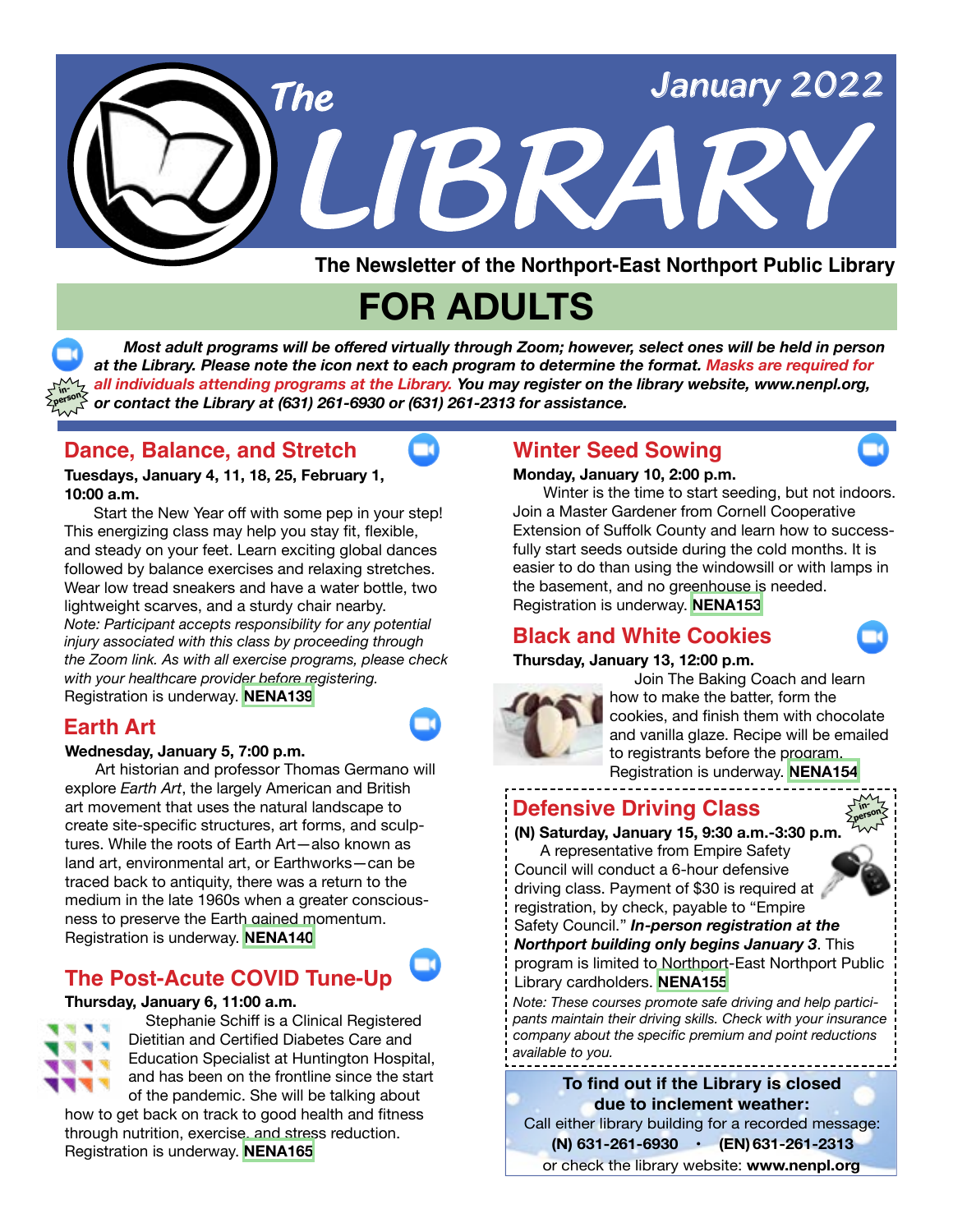# **FOR ADULTS**

## **WALK** Walk Safe LI: **Staying Safe on Our Streets**

#### **Wednesday, January 19, 2:00 p.m.**

The New York Coalition for Transportation Safety in partnership with the Long Island Health Collaborative will present an awareness-raising workshop about New York State traffic/pedestrian laws and practices aimed at protecting you on Long Island's roadways. Learn how to safely move about your neighborhoods and streets while walking or biking. Registration is underway. **[NENA156](https://www.nenpl.org/events/walk-safe-li-staying-safe-our-streets-zoom)**

## **5 Basic Principles for Getting (and Staying!) Organized**

#### **Wednesday, January 19, 7:00 p.m.**

 Marie and Annmarie from *Organize Me! of NY, LLC*  will teach simple organizing concepts and provide solutions to common clutter challenges. No matter what your level of organization may be, you will feel empowered to start implementing these principles right away. Registration is underway. **[NENA159](https://www.nenpl.org/events/5-basic-principles-getting-and-staying-organized-zoom)**

## **Modern Shanghai**

#### **Thursday, January 20, 2:00 p.m.**

 Take a virtual trip to Shanghai, China with traveler and lecturer Sheila Taub. In the past 30 years, Shanghai has experienced an amazing amount of building including residential high rises, upscale shopping malls, and the longest metro in the world. Traditional Chinese-style buildings remain. You will experience both in this entertaining and informative program. Registration is underway. **[NENA160](https://www.nenpl.org/events/modern-shanghai-zoom)**

## **Natural Headache and Migraine Relief**

#### **Tuesday, January 25, 3:00 p.m.**

 Join Dr. Shaden Ghattas, PT, and learn how physical therapy may help relieve or reduce your headaches and migraines. Registration is underway. **[NENA161](https://www.nenpl.org/events/natural-headache-and-migraine-relief-zoom)** *This program is co-sponsored by the public libraries in the Town of Huntington.*



#### **(N) Saturday, January 29, 2:30 p.m.**

 New York State Licensed Funeral Director and New York State Funeral Director Association (NYSFDA) Board Member Mark Nolan will discuss how to preplan and prefund a funeral for yourself or a loved one, important documents to gather, types of accounts, and other important details to consider. Registration is underway. **[NENA162](https://www.nenpl.org/events/funeral-preplanning-person)** 

## **Film and Television Programs**

#### *Casablanca*

#### **(N) Monday, January 10, 2:00 p.m.**

 Join film historian Larry Wolff for behind the scenes stories of the writing, filming, and international cast in this classic film set against a background of Nazis, blackmail, and deft touches of humor. A memorabilia display is included. Registration begins December 20. **[NENR346](https://www.nenpl.org/events/casablanca-person)**

## **The Queen of Comedy: Lucille Ball**



**inperson**

**inperson**

#### **(N) Tuesday, January 11, 2:00 p.m.**

 Lecturer Marc Courtade will celebrate the life and career of Lucille Ball, who rose from humble origins to become one of the most powerful women in Hollywood, including the first woman to run a major studio. She entertained us and remains one of the finest comediennes ever known. Registration begins December 20. **[NENR347](https://www.nenpl.org/events/queen-comedy-lucille-ball-person)**

### **New Hollywood— American New Wave Cinema of the 1970s**

#### **Thursday, January 20, 7:00 p.m.**

 Considered the "Last Golden Age of American Cinema" or "The American New Wave," the 1970s brought some of the most momentous films and filmmakers of all time. Historian Greg Blank will explore directors and their films, including Francis Ford Coppola's *The Godfather*, Steven Spielberg's *Jaws*, and George Lucas' *Star Wars*. Registration is underway. **[NENA152](https://www.nenpl.org/events/new-hollywood-american-new-wave-cinema-1970s-zoom)** *This program is co-sponsored by the public libraries in the Town of Huntington.*

## *The French Dispatch* **Cinema at the Library:**

#### **(N) Wednesday, January 26, 6:30 p.m.**

 Join Cinema Arts Centre co-director Dylan Skolnick to view and discuss *The French Dispatch*. The plot follows three very different storylines as the

French outpost of the fictional *Evening Sun* newspaper creates its final issue. Rated R. 108 min. Registration begins January 3. **[NENR348](https://www.nenpl.org/events/cinema-library-french-dispatch-person)**



## LIBRARY CAFE!  $\rm V$ isit the Enjoy coffee, tea,

ice cream, baked goods, snacks, and more.

**inperson**

**FÜNERA DIRECTOR**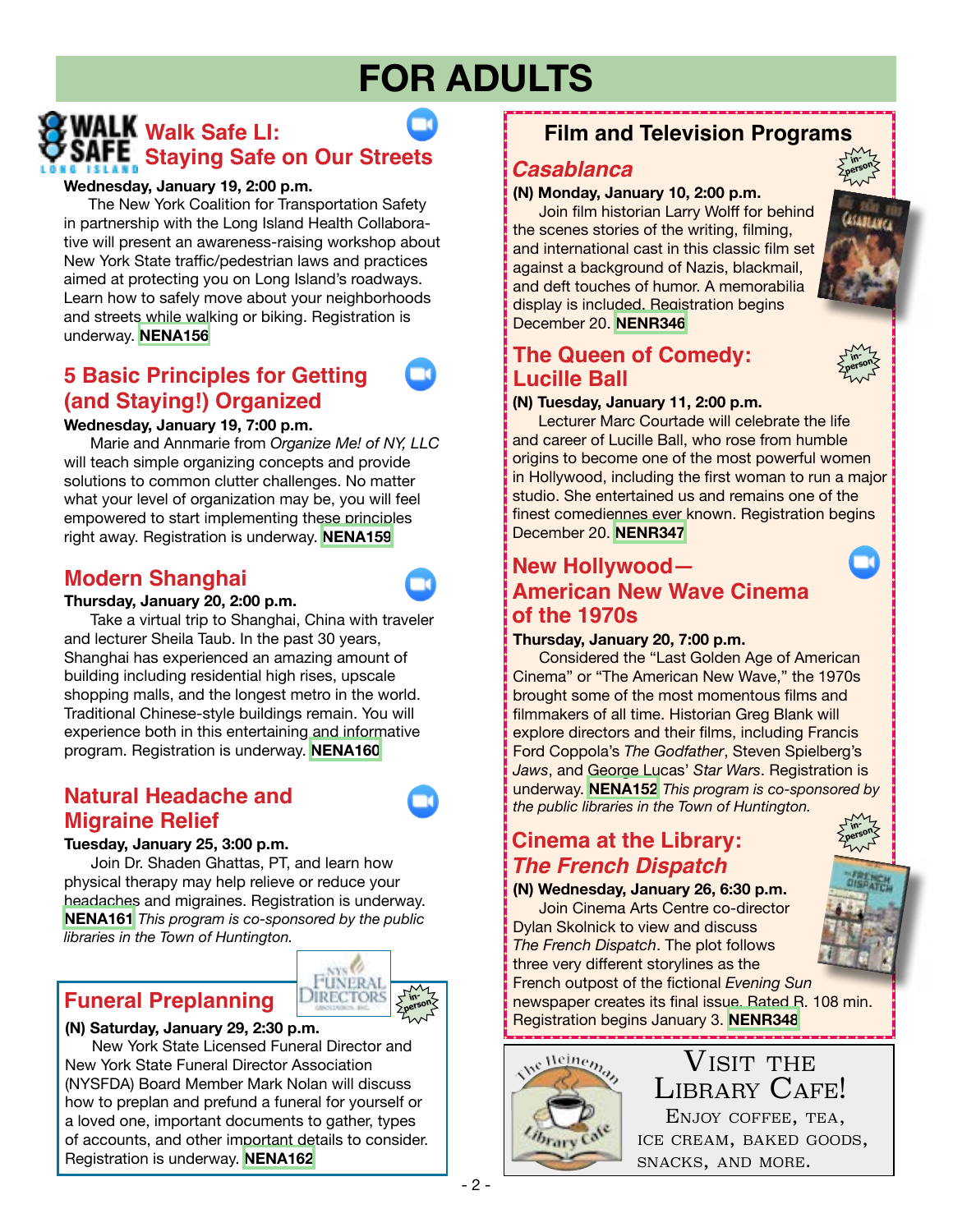# **FOR ADULTS**

## **Medicare Counseling**

#### **Wednesday, January 12, by phone 10:00 a.m. [NENA166](https://www.nenpl.org/events/medicare-couseling-phone-4) 10:30 a.m. [NENA167](https://www.nenpl.org/events/medicare-couseling-phone-3)**

**11:00 a.m. [NENA168](https://www.nenpl.org/events/medicare-couseling-phone-5) 11:30 a.m. [NENA169](https://www.nenpl.org/events/medicare-couseling-phone-6) or**



**inperson**





 A volunteer from the Health Insurance Information Counseling and Assistance Program (HIICAP) of the Retired Senior Volunteer Program of Suffolk County (RSVP) will answer your questions about Medicare and supplementary insurance in a one-on-one phone or in-person consultation. Registration begins January 4.

## **Language Learning & Literacy**

## **Dynamic English**

#### **Thursdays, January 6, 13, 20, 27, February 3, 10, 17, 7:00 p.m.**

 Develop your English vocabulary, grammar, reading, and pronunciation with this friendly English conversation group. Registration begins January 3. **[NENR342](https://www.nenpl.org/events/dynamic-english-zoom-8)**

## **Pronunciation Practice**

**Mondays, January 10, 24, 31, February 7, 14, 28, 6:00 p.m.**

Improve your English pronunciation skills with a certified Speech Language Pathologist and Accent Modification Trainer. You will learn how to use Standard American English sounds and strategies that will help you to get your point across. Registration begins January 3. **[NENR341](https://www.nenpl.org/events/pronunciation-practice-zoom-7)**

## **Quick Reads**

#### **Tuesday, January 25, 7:00 p.m.**

This informal reading group is designed for intermediate English language learners and for those who would like to develop their literacy skills. Open to all. The reading selection will be emailed one week after registration. Registration begins January 3. **[NENR343](https://www.nenpl.org/events/quick-reads-zoom)**

## **Everyday Spanish**

#### **Tuesdays, January 11, 18, 25, February 1, 8, 15, 4:00 p.m.**

Spanish conversation with a focus on building listening skills, improving comprehension, and mastering key vocabulary to help you start conversing in Spanish immediately. Please note: this is not a traditional leveled Spanish language class. Registration begins January 3. **[NENR344](https://www.nenpl.org/events/everyday-spanish-zoom-7)**

## **Computer and Technology Classes**

Registration is underway for all sessions.

**SeniorNet:**

## **Introduction to the Google Cloud**

#### **Wednesday, January 5, 2:00 p.m.**

 Learn how to create a free Google Drive account with 15 GB of storage, automatic backup, and easy file sharing. **[NENC500](https://www.nenpl.org/events/seniornet-introduction-google-cloud-zoom)**

## **Introduction to Microsoft Windows 11**

#### **Thursday, January 13, 7:00 p.m.**

 This class provides an overview of the new Windows 11 operating system. If you have not downloaded the upgrade yet, we will provide an overview of the process. **[NENC501](https://www.nenpl.org/events/introduction-microsoft-windows-11-zoom)**

## **Introduction to Google Docs**

#### **Tuesday, January 18, 6:30 p.m.**

 Learn the basics of Google Docs. Prerequisite: you must have a Google account and password before the class begins. If you need an account, you may call a Reference Librarian for assistance. **[NENC502](https://www.nenpl.org/events/introduction-google-docs-zoom)**

## **Introduction to the iPad and iPhone**

#### **Thursday, January 20, 7:00 p.m.**

 Learn all about your device's hardware, settings, operating system, and more. **[NENC503](https://www.nenpl.org/events/introduction-ipad-and-iphone-zoom)**

## **Introduction to Android Devices**

#### **Thursday, January 27, 7:00 p.m.**

 Learn all about your device's hardware, settings, internet usage, and more. **[NENC504](https://www.nenpl.org/events/introduction-android-devices-zoom)**

## **All About Streaming Services**

#### **Thursday, February 3, 7:00 p.m.**

 There are ways to access TV and movies other than using a cable provider. In this class you will learn about Internet-based streaming and the services available from various providers, including the Library. **[NENC505](https://www.nenpl.org/events/all-about-streaming-services-zoom)**





## **Page Turners**

**(N) Thursday, January 13, 2:00 p.m.** Join Page Turners leader Donna Diamond to discuss *The Four Winds* by Kristin Hannah. Registration is underway. **[NENA157](https://www.nenpl.org/events/page-turners-person)**

## **Novel Ideas**

**(N) Monday, January 24, 7:00 p.m.** Join Librarian Candace Reeder to discuss *Monogamy* by Sue Miller. Registration is underway. **[NENA158](https://www.nenpl.org/events/novel-ideas-person-0)**



 $\overline{3}$ 

KRISTI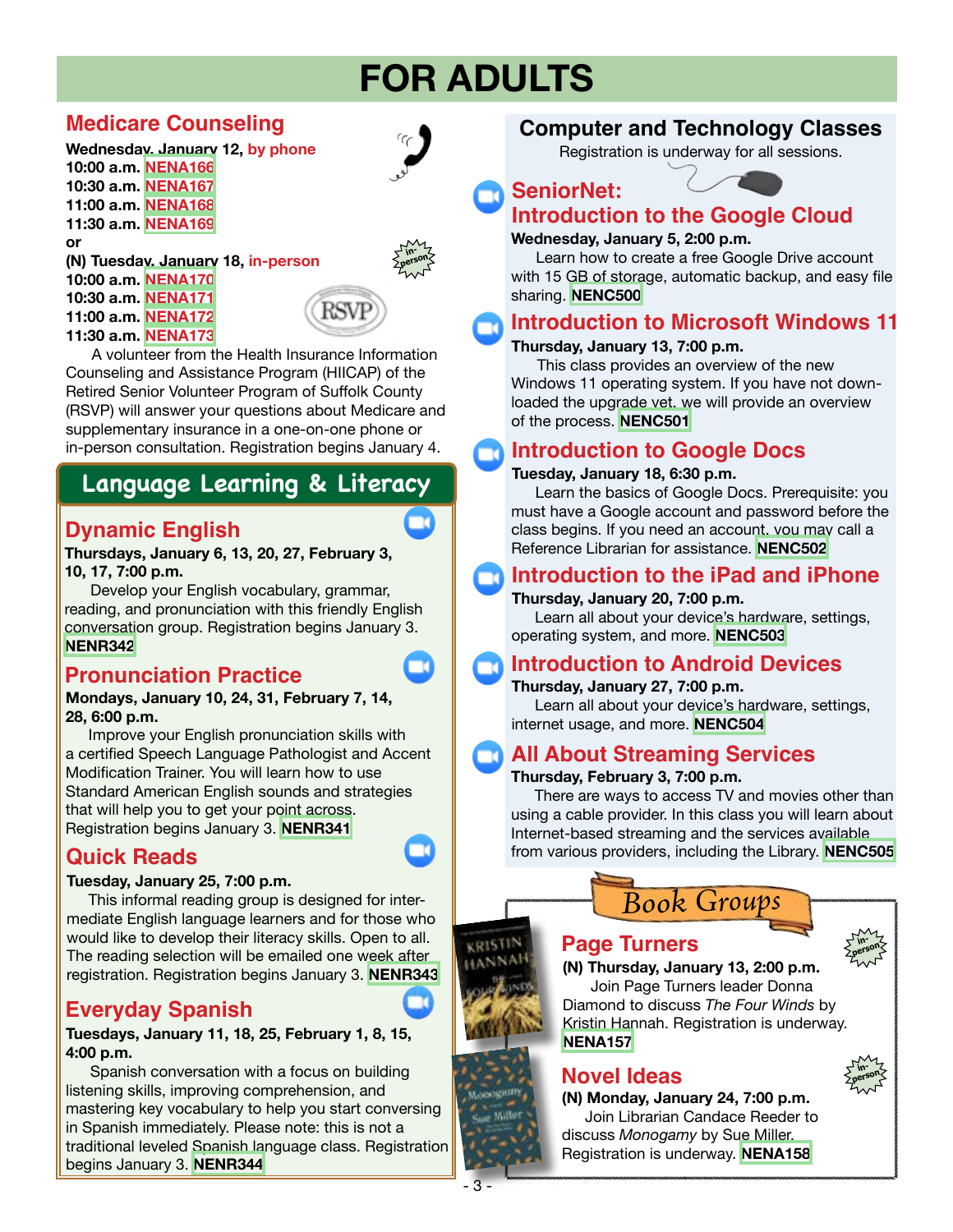# **FOR TEENS**

 *Most teen programs will be offered virtually through Zoom; however, select ones will be held in person at the Library. Please note the icon next to each program to determine the format. All teen programs, Take and Make Kits, and volunteer opportunities are limited to Northport-East Northport Public Library cardholders only. You may register on the library website, www.nenpl.org, using your library card barcode and password, or contact the Library at (631) 261-6930 or (631) 261-2313 for assistance.* **person**

#### **Registration for the following Teen Programs begins January 4.**

## **Clay Class: Chill Cactus**

**in-**

#### **Saturday, January 15, 2:00–2:30 p.m.**

Kick back, relax, and make something cool out of air dry clay. This month we will make a Chill Cactus! Pick up your participation packet at the Teen Center by January 14. **[NENY938](https://www.nenpl.org/events/clay-class-chill-cactus-zoom)**

## **Nintendo Night: RPGs**

#### **Friday, January 21, 7:00–8:00 p.m.**

Join your fellow gaming fans in this celebration of all things Nintendo. We will discuss the history of Nintendo games, participate in a quiz and fan art contest, and make a cool craft. This month we will be discussing the RPG genre. Pick up your participation packet at the Teen Center by January 20. **[NENY939](https://www.nenpl.org/events/nintendo-night-rpgs-zoom)**

## **Snack Around the World: Great Britain**

#### **Friday, January 28, 7:00–8:00 p.m.**

Discover the culinary delights of different countries in this discussion club. We will sample two different international snacks and discuss our favorite international media. Pick up your participation packet at the Teen Center by January 27. **[NENY940](https://www.nenpl.org/events/snack-around-world-great-britain-zoom)** *Note: Snack foods may contain potential food allergens. Please review ingredients with a parent or guardian before eating this food.*

## **Take and Make Kits**

 Registration and pickup begin January 4. Kits are to be picked up at the Teen Center. All materials are provided. *Please note: Your registration will be canceled if your kit is not picked up by January 28.*

## **Ceramic Wall Planter**

 Brighten up your space using gold paint and faux flowers. **[NENY945](https://www.nenpl.org/events/ceramic-wall-planter-take-and-make)**

## **Daisy and Sunflower Sunglasses**



 Celebrate National Daisy Day and make the ultimate style statement with these customizable flower power sunglasses. **[NENY946](https://www.nenpl.org/events/daisy-and-sunflower-sunglasses-take-and-make)**

## **Waterless Snow Globe**

 Create your own mini winter wonderland. **[NENY947](https://www.nenpl.org/events/waterless-snow-globe-take-and-make)**



#### **Registration for the following Teen Volunteer Opportunities begins January 4.**

*Open to students in grades 7–12.*

#### *You may choose two Volunteer Opportunities this month.*

## **"Crafter-noon" Volunteers**



**(EN) Saturday, January 22, 2:45–4:15 p.m.** Assist children with making a variety of crafts. **[NENY948](https://www.nenpl.org/events/crafter-noon-volunteers-person)**

## **Teen Advisory Board: Dog Biscuits**

#### **Monday, January 31, 7:00–8:00 p.m.**

 Whip up a batch of dog treats for local shelter pups. Zoom attendance is mandatory to receive two hours of community service credit. Please drop treats off at the Teen Center by February 2. The recipe will be emailed upon registration. **[NENY941](https://www.nenpl.org/events/teen-advisory-board-dog-biscuits-zoom)**

## **Bookmark Volunteers**

 Design and make bookmarks for our local senior center book clubs. Packets are available at the Teen Center. Paper, die cuts, and instructions are included in the packet. Create three bookmarks and return them to the Teen Center by January 31 to receive 1.5 hours of community service credit. **[NENY942](https://www.nenpl.org/events/bookmark-volunteers)**

## *Sending Smiles*



Become a "smile maker" and decorate

postcards with jokes and drawings that will be sent to *Sending Smiles*. This organization wants to cheer up sick children across the country. Pick up your cards at the Teen Center. Sample ideas are included in the packet. Decorate three postcards and return them to the Teen Center by January 31 to receive 1.5 hours of community service credit. **[NENY943](https://www.nenpl.org/events/sending-smiles)**

## **Valentine's Day Ragged Heart Wreath**

 Make a wreath using strips of fabric. Packet includes all materials and directions, and may be picked up at the Teen Center. Wreaths will be donated to senior living residents. Return your completed wreath to the Teen Center by January 31 to receive three hours of community service credit. **[NENY944](https://www.nenpl.org/events/valentines-day-ragged-heart-wreath)**

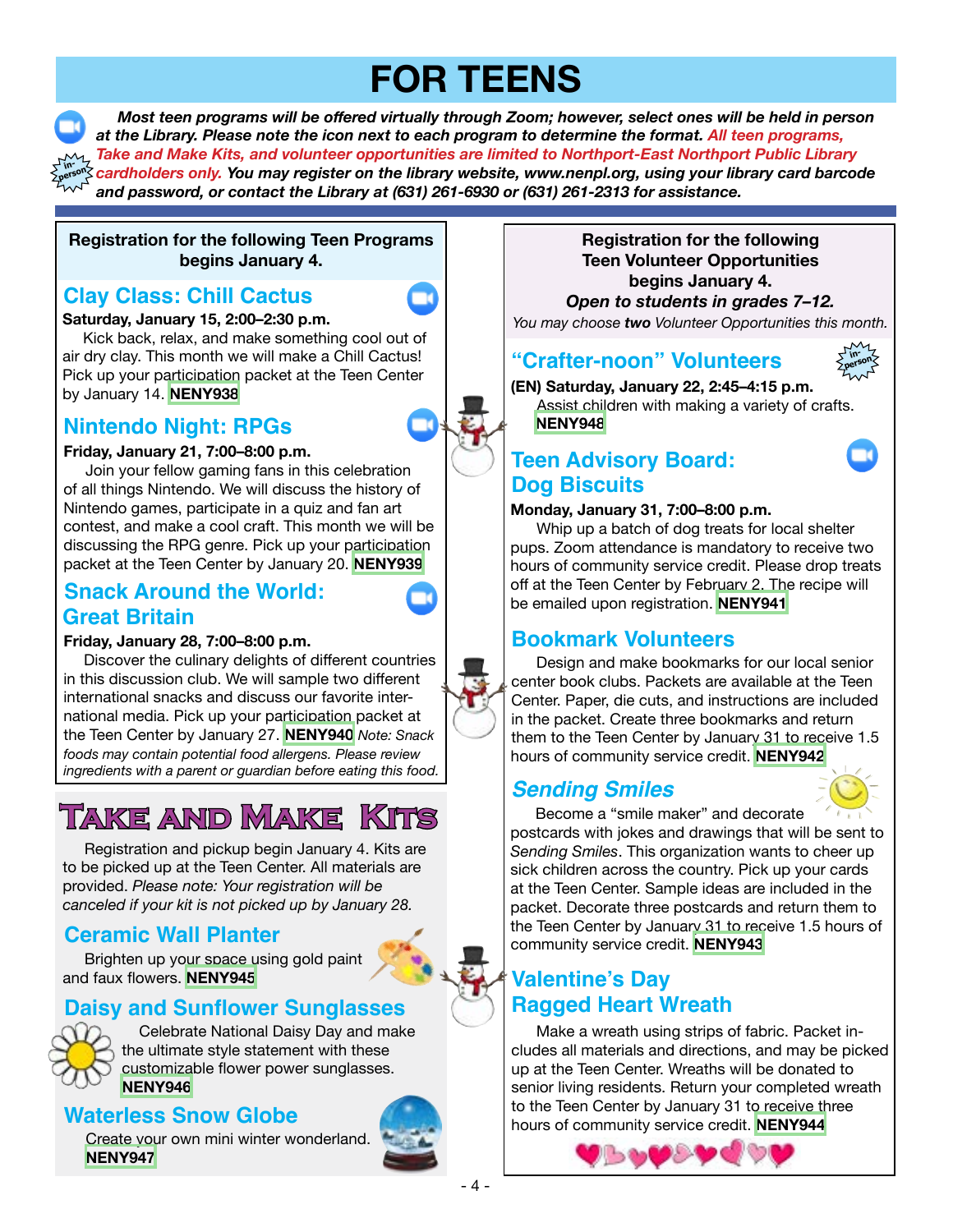# **FOR CHILDREN**

 *Children's and family programs will be offered in a variety of formats—virtually through Zoom, in person, as prerecorded videos, and as kits. Please note the icon next to each program to determine the format. Masks are required for all children two years and up and adults attending programs at the Library. You may register for programs on the library website, www.nenpl.org, or contact the Library at (631) 261-6930 or (631) 261-2313 for assistance.* **inperson**

> **inperson**





**Registration for many of the following single and series Road to Reading Programs is underway. (One series program per child, please.)**

## **Mother Goose Rhyme Time**

**(EN) Wednesdays, January 12, 19, 26, 10:00 a.m.** *Children birth–23 months with adult; no siblings, please*

 Enjoy rhymes and songs with your young child in this program focusing on nursery rhymes. (30 min.) **[NENJ454](https://www.nenpl.org/events/mother-goose-rhyme-time-person-1)**

## **Moms' Group**

**Wednesdays, January 19, 26, February 2, 9, 16, 10:00 a.m.**

*Children birth–3 years with mother; siblings welcome* This weekly discussion for moms, led by a trained facilitator, will introduce various topics and activities that celebrate and explore motherhood. *Registrants* 

*will be emailed a link to the Zoom meeting.* (60 min.) **[NENJ457](https://www.nenpl.org/events/moms-group-virtual-3)**

## **Books a Poppin'**



#### **(EN) Fridays, January 14, 21, 28, 10:00 a.m.**

*Children birth–5 years with adult; siblings welcome* We will read stories, sing songs, share rhymes and fingerplays, and have fun in this interactive storytime. (30 min.) **[NENJ456](https://www.nenpl.org/events/books-poppin-person-10)**

## **New Year—Unique You! Pajama Storytime**

#### **(EN) Tuesday, January 18, 7:00 p.m.**

*Children birth–5 years with adult; siblings welcome* Ring in the New Year with stories and music that celebrate what makes each of us special and amazing. (30 min.) **[NENJ460](https://www.nenpl.org/events/new-year-unique-you-pj-storytime-person)**

## **Baby Signing Time**



**inperson**

#### **(N) Wednesdays, February 2, 9, 16, 10:00 a.m.**

*Children 6–23 months with adult; siblings welcome* Learn some basic signs with your baby to enhance their developing communication skills. (45min.) Registration begins January 19. **[NENJ458](https://www.nenpl.org/events/baby-signing-time-person-1)**

## **Sing & Play**



**(EN) Mondays, January 10, 24, 31, 10:00 a.m. [NENJ451](https://www.nenpl.org/events/sing-play-person-7) or 11:00 a.m. [NENJ452](https://www.nenpl.org/events/sing-play-person-10)** *Children 1–3 years with adult; siblings welcome*

 Have fun with Molly Mouse. Sing songs and rhymes while using scarves, bells, balls, and more. (30 min.)

## **1, 2, 3, Learn with Me**



#### **(N) Thursdays, January 13, 20, 27, February 3, 10:00 a.m.**

*Children 1–3 years with adult; siblings welcome* Child development experts are on hand to answer your questions while your children play with age appropriate toys. You will also enjoy an open-ended art activity and a circle time with stories and songs. (60 min.) **[NENJ450](https://www.nenpl.org/events/1-2-3-learn-me-person-2)**

## **Beat the Winter Blues**

## **Monday, January 10, 11:00 a.m.**

*Children 2–5 years with adult; siblings welcome* This unique and interactive program, featuring stories accompanied by a bass guitarist, will encourage your preschooler to explore reading through music and motion. *Registrants will be emailed a link to the Zoom meeting.* (45 min.) **[NENJ449](https://www.nenpl.org/events/beat-winter-blues-zoom)**

## **Time for Tots**

#### **(N) Tuesdays, January 11, 18, 25, 10:00 a.m.**

*Children 2–5 years with adult; siblings welcome* You and your child will enjoy fun and educational activities designed to encourage early reading, math, and school readiness skills. (60 min.) **[NENJ453](https://www.nenpl.org/events/time-tots-person-2)**

## **Preschool Storytime**



**inperson**

**(EN) Thursdays, January 13, 20, 27, February 3, 1:30 p.m.** 

*Children 4–5 years, not yet in kindergarten; independent*

 Children listen to stories, sing songs and rhymes, and participate in hands-on activities that increase vocabulary and letter knowledge. (40 min.) **[NENJ455](https://www.nenpl.org/events/preschool-storytime-person-6)**

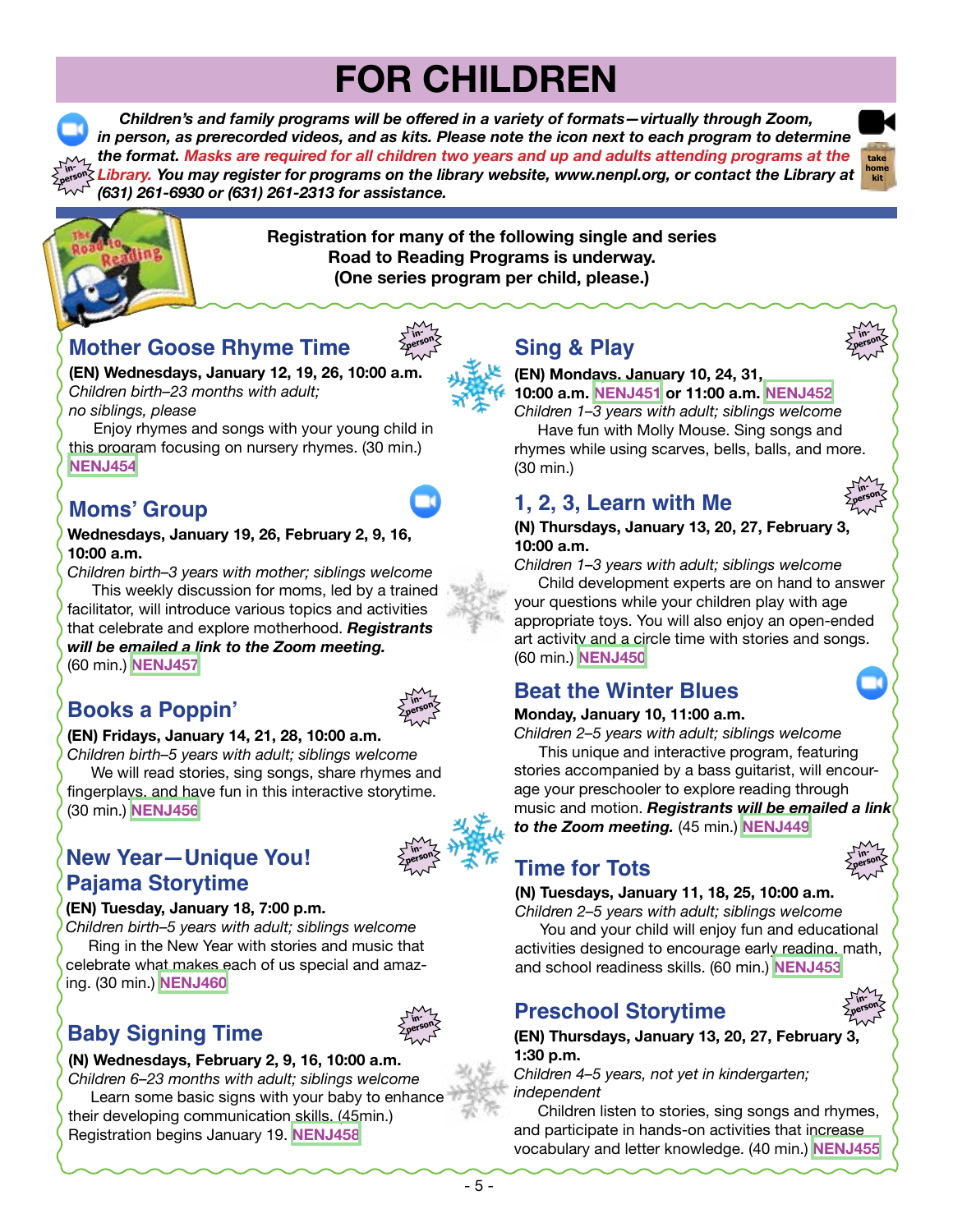# **FOR CHILDREN**

## **Mr. Jon & Friends Holiday Concert**

**Video available now through Saturday, January 15** *Children 3–7 years*

 Join Parents' Choice award-winning recording artist Jon Lewis for some holiday music that inspires fun, laughter, and dancing. *Registrants will be emailed a link to watch the video.* (45 min.) Registration is underway. **[NENJ425](https://www.nenpl.org/events/mr-jon-and-friends-holiday-concert-video)**

## **Cake Decorating Series**

#### **Videos available now through Monday, January 31**

*Children in grades K–5*



 Learn how to make awesome looking cakes for your family and friends with this four-video series: 1) Buttercream Basics, 2) Piping, 3) Fondant, 4) Layer Cakes and Trim. *Registrants will be emailed a recipe*

*for each session as well as a link to watch the videos.* (30 min.) Registration is underway. **[NENJ422](https://www.nenpl.org/events/cake-decorating-series-4-videos)**

## **Mini Hot Chocolate Cookie Cups**

**Video available Monday, December 27–Monday, January 31**

*Children in grades K–5*



 Have fun making and eating these delicious treats that look like mini mugs of hot chocolate. *Registrants will be emailed a recipe as well as a link to watch the video.* (30 min.) Registration is underway. **[NENJ459](https://www.nenpl.org/events/mini-hot-chocolate-cookie-cups-video)**

## **Oodles of Obstacles**

#### **(N) Tuesday, January 4, 10:00 a.m.**

*Children 2–5 years with adult; siblings welcome*

 Preschoolers will have a blast navigating through a room filled with fun obstacles that will exercise their muscles and minds. (45 min.) Registration is underway. **[NENJ448](https://www.nenpl.org/events/oodles-obstacles-person)**

## **Turtle Dance Music: Happy New Year!**



**inperson**

#### **Wednesday, January 5, 11:00 a.m.**

*Children birth–6 years with adult; siblings welcome* Join Mr. Matt as he shares songs, stories, and movement activities to help ring in the New Year. (30 min.) Registration is underway. **[NENJ442](https://www.nenpl.org/events/turtle-dance-music-happy-new-year-zoom)**

## **Saturday Crafter-noon**

**(EN) Saturday, January 22, 3:00 p.m.** *Children 4 years and up; adults and siblings welcome* Enjoy a room full of fun winter craft projects to make and take home. (60 min.) No registration required.

## **Take Home Craft: Penguin Snowglobe**

**Kit available Saturday, January 8** *Children 3 years and up*

Make an adorable winter scene inside a paper plate snow globe. No registration required.

## **Newbery Club: Mock Election**

#### **(N) Tuesday, January 18, 7:00 p.m.**

*Children in grades 4 and up*

Members of the Newbery Club have been busy reading books published in 2021. Join us for our 15th Annual Mock Newbery Election. The ballot of books under consideration is available on the Newbery Club webpage. Come to the election prepared to defend your favorite books or just to hear about great new books. (60 min.) Registration is underway. **[NENJ465](https://www.nenpl.org/events/newbery-club-mock-election-person)**

## **Paws to Read**

**(N) Thursday, January 20, 6:30 p.m. [NENJ461](https://www.nenpl.org/events/paws-read-person-3) 6:45 p.m. [NENJ462](https://www.nenpl.org/events/paws-read-person-4) 7:00 p.m. [NENJ463](https://www.nenpl.org/events/paws-read-person-5) 7:15 p.m. [NENJ464](https://www.nenpl.org/events/paws-read-person-6)** *Children in grades 1–5*



 Dogs are great listeners and provide a calming environment for kids to read aloud. Fetch a good book and sign up for a 15-minute reading session with a certified therapy dog. Registration is underway.









**inperson**



**take home kit**

**inperson**

**in-**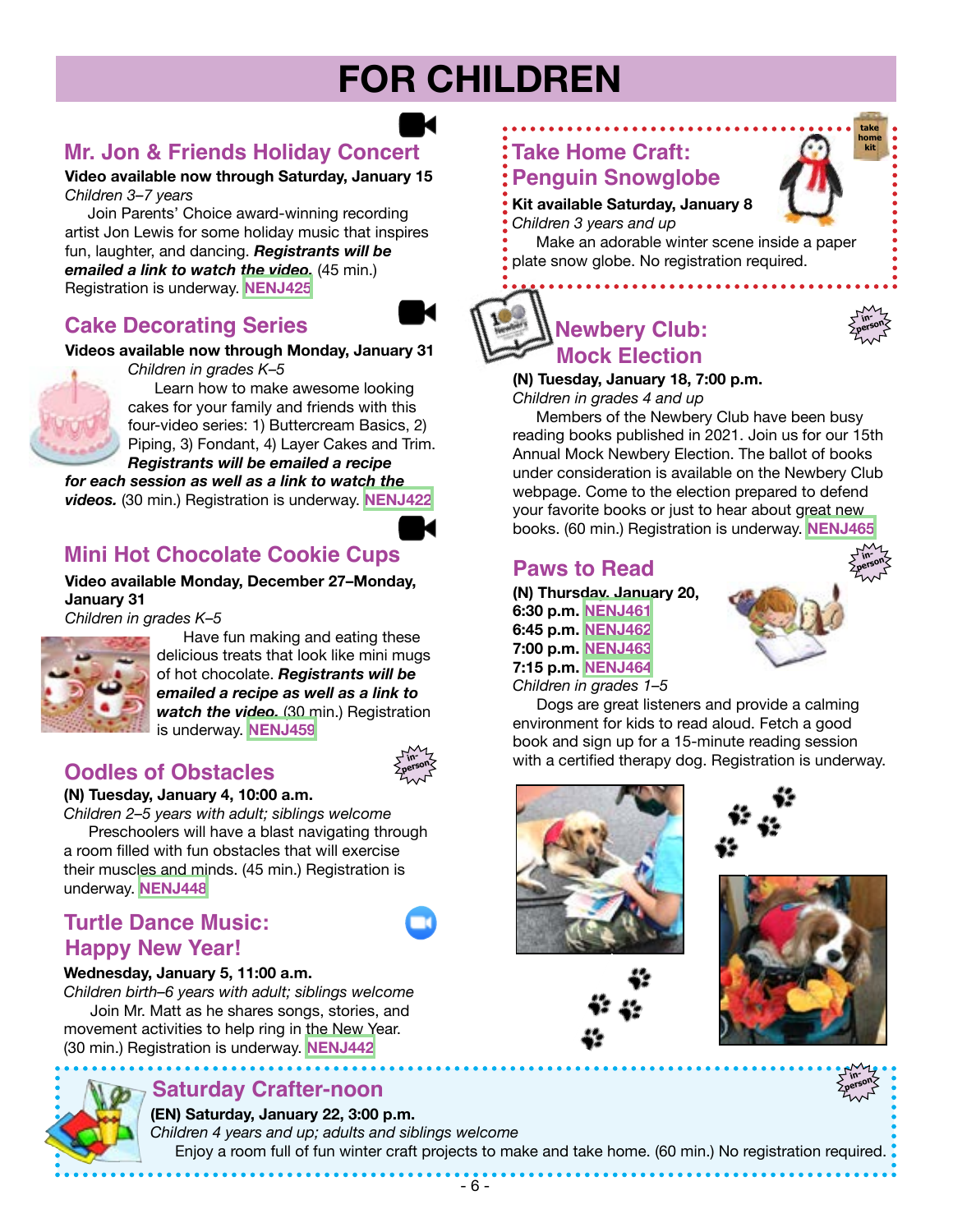# **FOR CHILDREN**

## **Design a Bookmark Contest**

**January 3 - February 7**

 Children in grades K-5 are invited to submit their original designs for our Annual Design a Bookmark Contest. Entry guidelines and forms are available in the Children's Room. Twelve winning designs will be selected to decorate monthly bookmarks for the upcoming year. The deadline for entries is **Monday, February 7**. Winners will be announced in the April Library Newsletter. 



 The Northport-East Northport Public Library participates in an exciting and ongoing program that is part of a national initiative: **1,000 Books Before Kindergarten**. The goal of this program is to encourage parents and caregivers to read and share books with their infants, toddlers, and preschoolers. Sharing books with children is enjoyable and promotes a lifelong love of reading.

 **1,000 Books Before Kindergarten** is available to all Northport-East Northport Public Library cardholders with children birth through five years (not yet in kindergarten). Please contact the Library for more information, or visit the Early Literacy page on the library website.



 Stop by the Children's Room in either building any day during your birthday month to pick up your birthday bag craft and decoration kit. It's fun for kids of all ages and a special way to celebrate your birthday with the Library. Be sure to tag us **@nenpl** or **#nenplbirthday** to show off your completed crafts for everyone to see.

## **The Bookmark Spot**

*Stop by the Library and pick up the January bookmark by Morgan Kluhsmeier. A reading list compiled by Children's Librarians is on the back.*







 The Children's Librarians have recorded a special reading of a twist on a classic story: *The Library Gingerbread Man* by Dotti Enderle*.* Celebrate the season with us by viewing the video on the library's YouTube channel: **[www.youtube.com/](http://www.youtube.com/user/nenplibrary) [user/nenplibrary](http://www.youtube.com/user/nenplibrary)**





## *Short Stories for Long Winter Nights*

 The Children's Room display this month highlights our Short Story Collection. These anthologies provide an introduction to prominent authors or genres in a brief format. Come in for some great mystery, scary, hero, or princess stories.